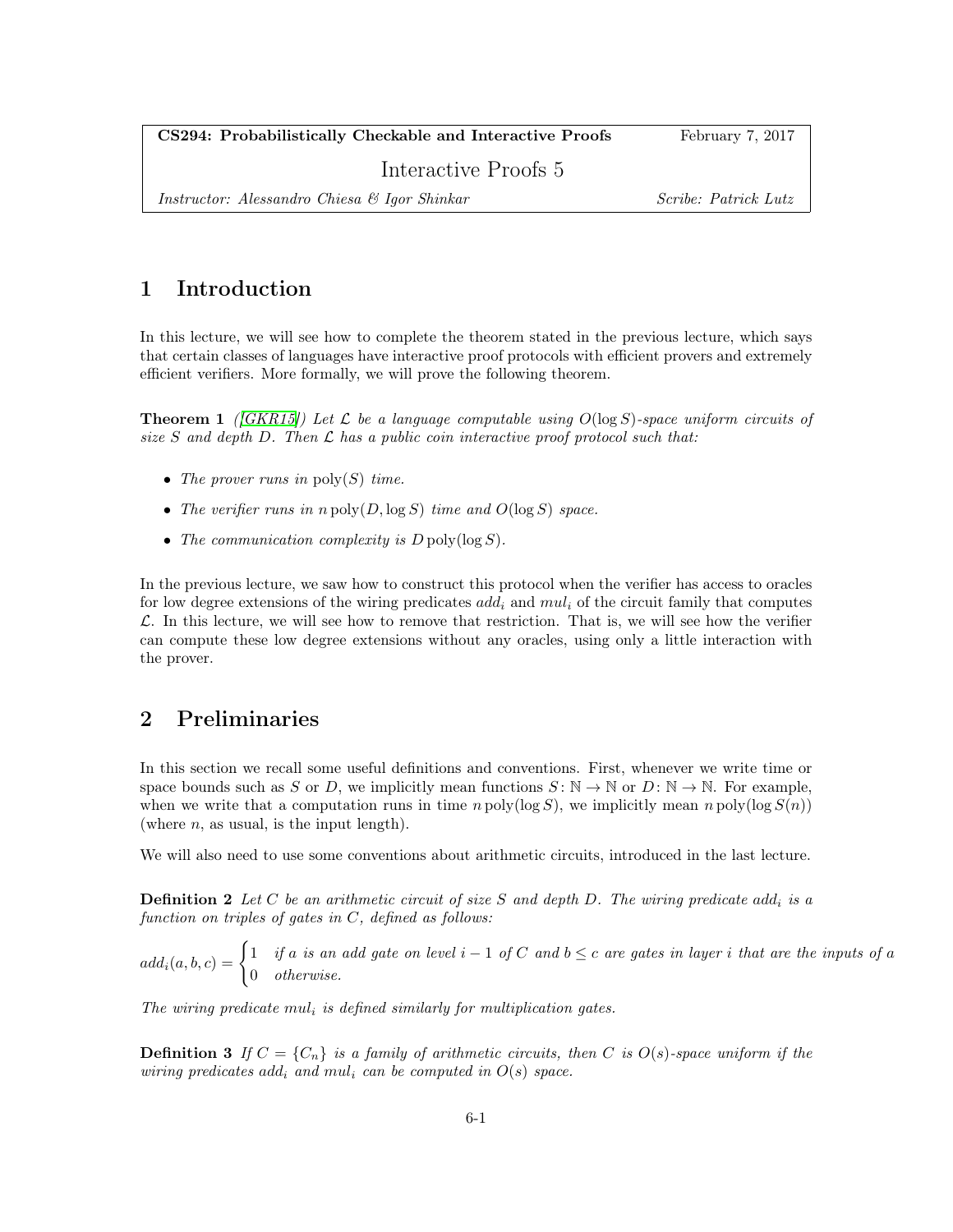Finally, we need the idea of a low degree extension, also introduced in the last lecture.

**Definition 4** Suppose we have field extensions  $\mathbb{F}_2 \subset \mathbb{H} \subset \mathbb{F}$ . Then for any function  $f: \mathbb{H}^m \to \mathbb{F}$ , a low degree extension of f to  $\mathbb F$  is an m-variable polynomial f over  $\mathbb F$  such that the degree of f is not too large and  $\tilde{f}|_{\mathbb{H}^m} = f$ . Often, not too large will mean that the individual degree is less than  $|\mathbb{H}|$ , in which case  $\hat{f}$  is unique.

In this lecture, low degree extensions will typically be applied as follows. We start with some function  $f: \{0,1\}^N \to \{0,1\}.$  Fix a bijection  $\alpha: |\mathbb{H}|^m \to \{0,1\}^N$ , where  $m = \frac{N}{\log |H|}$ , and then use  $\hat{f}$  to denote a low degree extension of  $f \circ \alpha$ . Generally we will identify f and  $f \circ \alpha$ . In this lecture, we will apply this procedure to the wiring predicates  $add_i$  and  $mul_i$  of various arithmetic circuits.

#### 3 Using uniformity

As mentioned in the introduction, in the last lecture we saw how to prove theorem [1](#page-0-0) when we had access to oracles for  $a\hat{d}d_i$  and  $m\hat{u}l_i$ , using the "bare-bones protocol." In this section, we will see how to replace calls to those oracles with computations using a single log-space machine. More formally, we have the claim below. For the rest of these notes, s should be thought of as  $log(S)$ , although the propositions that we prove are true for any s.

**Claim 5** ([\[GKR15\]](#page-4-0)) Let  $C = \{C_n\}$  be a family of s-space uniform circuits. Let  $\mathbb{F}_2 \subset \mathbb{H} \subset \mathbb{F}$  be field extensions such that  $|\mathbb{H}| = O(s)$  and  $|\mathbb{F}| = \text{poly}(s)$ . Let  $m = O(s/\log s)$  and  $m' = O(n/\log s)$ . Then there is a Turing machine that computes  $a\hat{d}d_i$  and  $\hat{mul}_i$  for C in  $O(s)$  space (where  $a\hat{d}d_i$  and  $\hat{mul}_i$ are the unique low degree extensions of add<sub>i</sub> and mul<sub>i</sub> of individual degree less than  $|\mathbb{H}|$ ).

**Proof:** We will only deal with wiring predicates that don't correspond to the input layer, but the cases are identical (up to replacing m with m'). As mentioned in the previous section, let  $\alpha$  be a bijection from  $\mathbb{H}^n$  to  $\{0,1\}^{O(s)}$ , for instance the function that computes the boolean lexicographic order on  $\mathbb{H}^m$ . It is not hard to see that  $\alpha$  can be computed in space  $O(\log |\mathbb{F}| + \log m) = O(s)$ .

Since C is s-space uniform, there is a Turing machine that can output any bit of  $add_i$  or  $mul_i$  on any input, using  $O(s)$  space. So add<sub>i</sub>  $\circ \alpha$  and  $mul_i \circ \alpha$  can be computed in  $O(s)$  space.

Now recall that, as we saw in the last lecture, for any function  $f: \mathbb{H}^m \to \mathbb{F}$  we can compute  $\hat{f}$  as follows

$$
\hat{f}(\bar{z})=\sum_{\bar{p}\in\mathbb{H}^m}EQ(\bar{z},\bar{p})f(\bar{p})
$$

where

$$
EQ(\bar{x}, \bar{y}) = \prod_{i=1}^{m} \sum_{\omega \in \mathbb{H}} \prod_{\gamma \in \mathbb{H} \colon \gamma \neq \omega} \frac{(x_i - \gamma)(y_i - \gamma)}{(\omega - \gamma)^2}.
$$

So to compute  $a\hat{d}d_i$  or  $\hat{mul}_i$  we just need to keep track of four values in F (one for each sum and product in the above expression for  $\hat{f}$ ) as well as a finite number of counters that range over  $\mathbb{H}$ ,  $[m]$ or  $\mathbb{H}^m$ . Since a counter on  $\mathbb{H}^m$  takes m log  $\mathbb{H} = O(s)$  space and a value in F takes  $O(\log s)$  space, we will not violate the memory restrictions with this data. And we only need to be able to evaluate  $add_i$  and  $mul_i$  as well as perform addition and multiplication in  $\mathbb{F}$ . So the entire computation can be done in  $O(s)$  space.

For more details, see claim 4.6 of [\[GKR15\]](#page-4-0).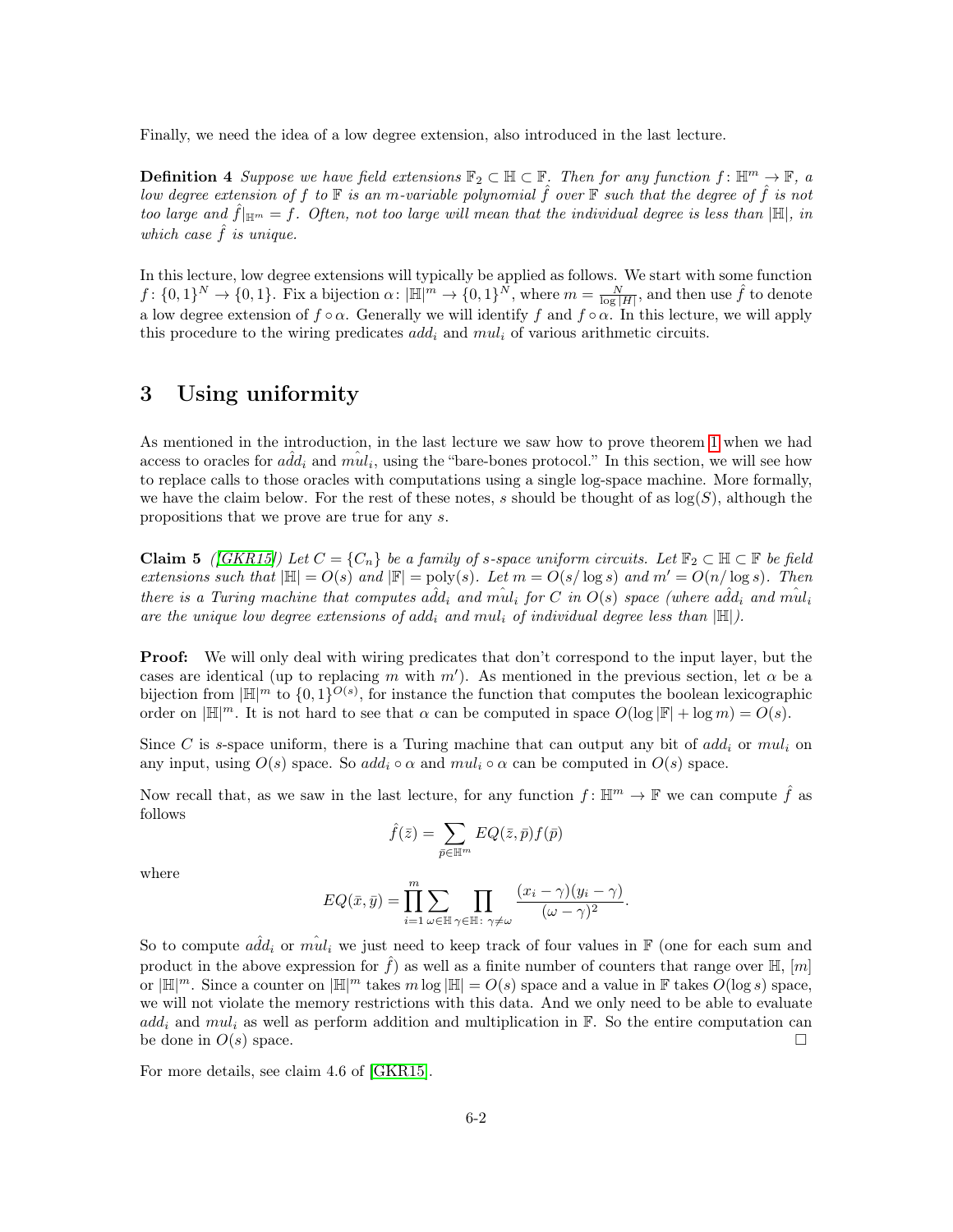#### 4 Doubly-Efficient Interactive Proofs for NL

In the previous section we showed that we can replace the oracle calls in the bare-bones protocol with computations that take  $O(\log S)$  space. But we wanted a verifier with extremely low time complexity, and so far we only have low space complexity. In this section we will see how to replace these log-space computations with interactive protocols. In particular, we show that any language computable in log-space has a doubly efficient interactive proof protocol. We construct this protocol by using the bare-bones protocol and implementing the  $\tilde{add}_i$  and  $\hat{mul}_i$  oracles directly. It turns out that the proof we give works just as well for nondeterministic machines, so we state that as part of the theorem.

<span id="page-2-0"></span>**Theorem 6** ([\[GKR15\]](#page-4-0)) If  $\mathcal{L}$  is computable by a nondeterministic machine with space s (where  $s \geq \log n$ ) and time t then  $\mathcal L$  has a public coin interactive proof protocol such that

- The prover runs in  $\text{poly}(2^s)$  time.
- The verifier runs in  $n \text{ poly}(s)$  time and  $O(s)$  space.
- The communication complexity is  $\text{poly}(s)$ .

**Proof:** We will use the bare-bones protocol. To do this, we will show that there is a family of arithmetic circuits computing  $\mathcal L$  for which  $a\hat d d_i$  and  $\hat{m} u_i$  can themselves be computed by small arithmetic circuits. As usual, let  $\mathbb{F}_2 \subset \mathbb{H} \subset \mathbb{F}$  be field extensions of sizes  $|\mathbb{H}| = O(s)$  and  $|\mathbb{F}| = \text{poly}(s)$ . We will show that:

- 1.  $\mathcal L$  can be computed by a family of arithmetic circuits over  $\mathbb F_2$  of size poly $(2^s)$  and depth  $O(s \log t)$ .
- 2. The functions  $a\hat{d}d_i$  and  $\hat{m}u_i$  for this family of circuits can be computed by arithmetic circuits of degree  $\mathbb{H}$  poly(s) and size poly(s, m), where m is large enough that  $\mathbb{H}^m$  is larger than the size of the circuit computing  $\mathcal L$  (i.e. m is large enough that we can think of the labels of gates as elements of  $\mathbb{H}^m$ ).

Since there are many details to check, we will only give a sketch of the argument for these two claims.

Let M be a Turing machine (deterministic or nondeterministic) that computes  $\mathcal L$  using space s and time t. For any input x, let  $G_x$  be the configuration graph of M on input x, with self-loops added to all vertices. In other words, the vertices of  $G_x$  are the configurations of M and the work tape and there is an edge from one configuration to another if  $M$  can move from one to the other when the input is x, or if the edge is a self-loop. Notice that  $G_x$  has  $O(2^s)$  vertices. Let  $u_{accept}$  be the vertex in  $G_x$  corresponding to the accepting configuration and let  $u_{start}$  be the vertex corresponding to the starting configuration. Let  $B_x$  be the adjacency matrix of  $G_x$  (so  $B_x$  has size  $O(2^s) \times O(2^s)$ ). Then M accepts on input x if and only if there is a path of length at most t in  $G_x$  from b to a. Equivalently,  $x \in \mathcal{L}$  if and only if the entry  $(u_{start}, u_{accept})$  in  $B_x^t$  is nonzero.

We now want to build a circuit that computes  $B_x^t$  for any input x. The straightforward way to do this is by first computing  $B_x$  and then using repeated squaring to find  $B_x^t$ . However, recall that we ultimately want an arithmetic circuit over  $\mathbb{F}_2$ . Thus when we square a matrix, we have to be careful about sums that are larger than the characteristic of the field. It is possible to make this work, but the circuit is more complicated and harder to describe. So instead we use a trick based on the fact that we are working in a field of characteristic two. Namely, we define a series of matrices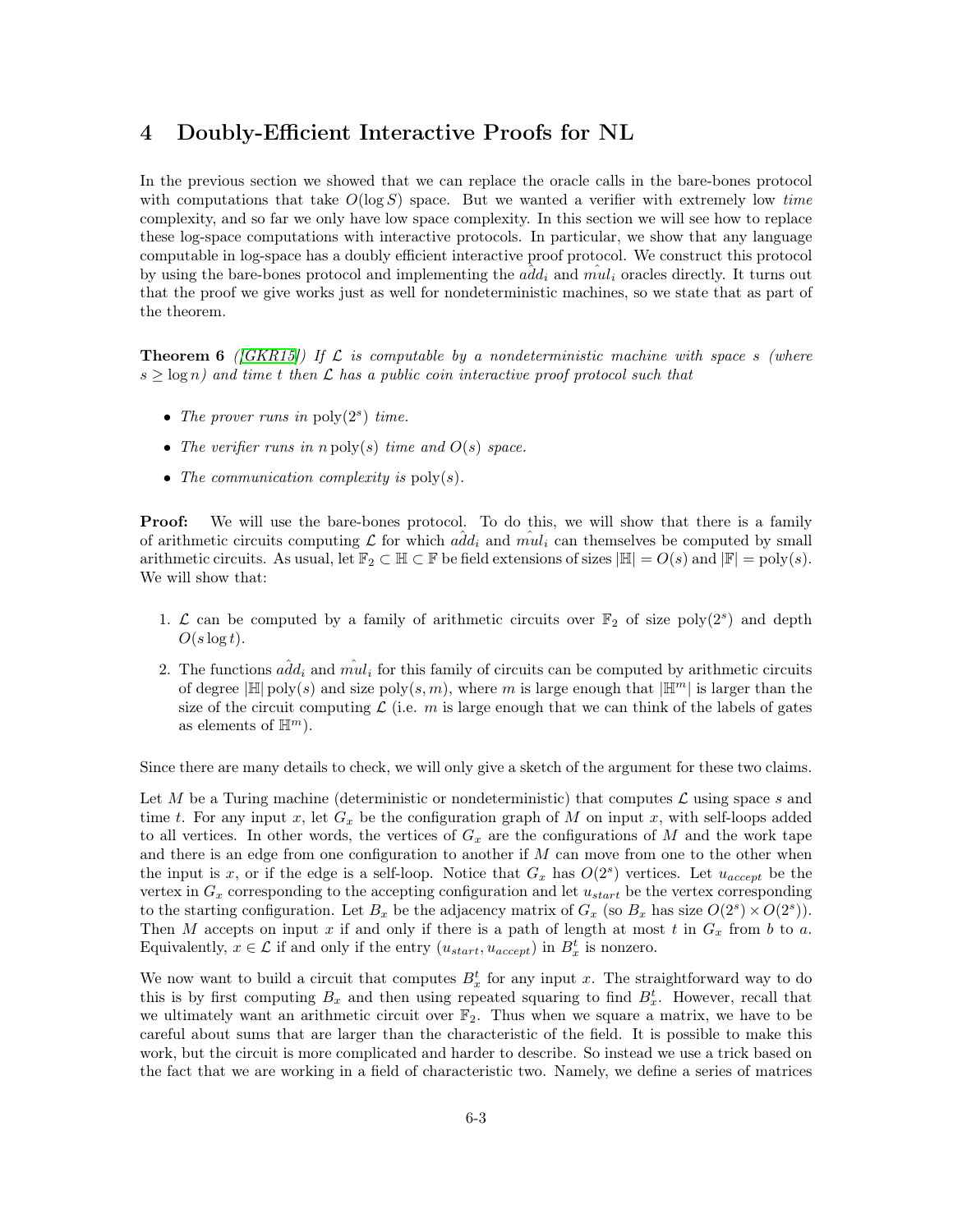$B_x = B_{\log t}, B_{\log t-1}, \ldots, B_0$ , which are similar to but not quite the same as  $B_x, B_x^2, B_x^4, \ldots, B_x^t$ . For each p, define

$$
B_{p-1}[u,v]=1+\prod_{w\in G_x}(1+B_p[u,w]B_p[w,v]).
$$

Since we are doing arithmetic over a field of characteristic two,  $B_0[u, v]$  is nonzero if and only if  $B<sup>t</sup>[u, v]$  is nonzero.

We can now build a circuit using  $\log t$  layered subcircuits. The first subcircuit uses the input x to compute  $B_{\log t} = B_x$ . The i<sup>th</sup> subcircuit uses  $B_{\log t-i+1}$  to compute  $B_{\log t-i}$ . We can compute the product in the definition of  $B_{\log t-i}$  using  $O(s)$  layers. There are some additional details required to implement this. For instance, we need to add a gate to each layer that always outputs 0 and another that always outputs 1.

It is tedious, but straightforward, to verify that we can implement the above computations with an arithmetic circuit of the appropriate size and that the wiring predicates for this circuit can be computed by a  $O(\log s)$ -uniform family of boolean circuits. Now we can convert these boolean circuits for the wiring predicates into arithmetic circuits in the usual way. Then composing these circuits with a circuit that computes the bijection  $\alpha$  (i.e. the bijection that converts  $\mathbb{H}^m$  into binary strings) gives us the desired circuits for  $\hat{add}_i$  and  $\hat{mul}_i$ . It is this final composition with circuits that compute  $\alpha$  that causes the appearance of  $|\mathbb{H}|$  and m in the degree and size bounds for the circuits that compute  $\hat{add}_i$  and  $\hat{mul}_i$ .

Now observe that we have everything we need to efficiently implement the bare-bones protocol for  $\mathcal L$  without recourse to oracles.

 $\Box$ 

For a more detailed proof of the above theorem, see section 4.1 of [\[GKR15\]](#page-4-0).

### 5 Conclusion

Putting together the results of the previous two sections, we can conclude theorem [1.](#page-0-0) Given a language  $\mathcal L$  computable using  $O(\log S)$ -space uniform circuits of size S and depth D, we obtain a doubly interactive proof protocol as follows. We use the bare-bones protocol, but each time we need to call an oracle for  $m\hat{i}u_i$  or  $a\hat{d}d_i$  we instead request the value from the prover and then use the interactive proof from theorem [6](#page-2-0) to verify that the given value is correct.

If a language  $\mathcal L$  is computable by a Turing machine in time t and space s then it can also be computed by  $O(s)$ -space uniform circuits of size poly $(t \cdot 2^s)$  and depth  $s^2$ . So we have the following corollary to theorem [1.](#page-0-0)

**Corollary 7** ((GKR15)) Let  $\mathcal{L}$  be a language computable by a Turing machine in time t and space s. Then  $\mathcal L$  has a public coin interactive proof protocol such that:

- The prover runs in  $\text{poly}(t \cdot 2^s)$  time.
- The verifier runs in  $n \text{ poly}(s)$  time and  $\text{poly}(s)$  space.
- The communication complexity is  $\text{poly}(s)$ .